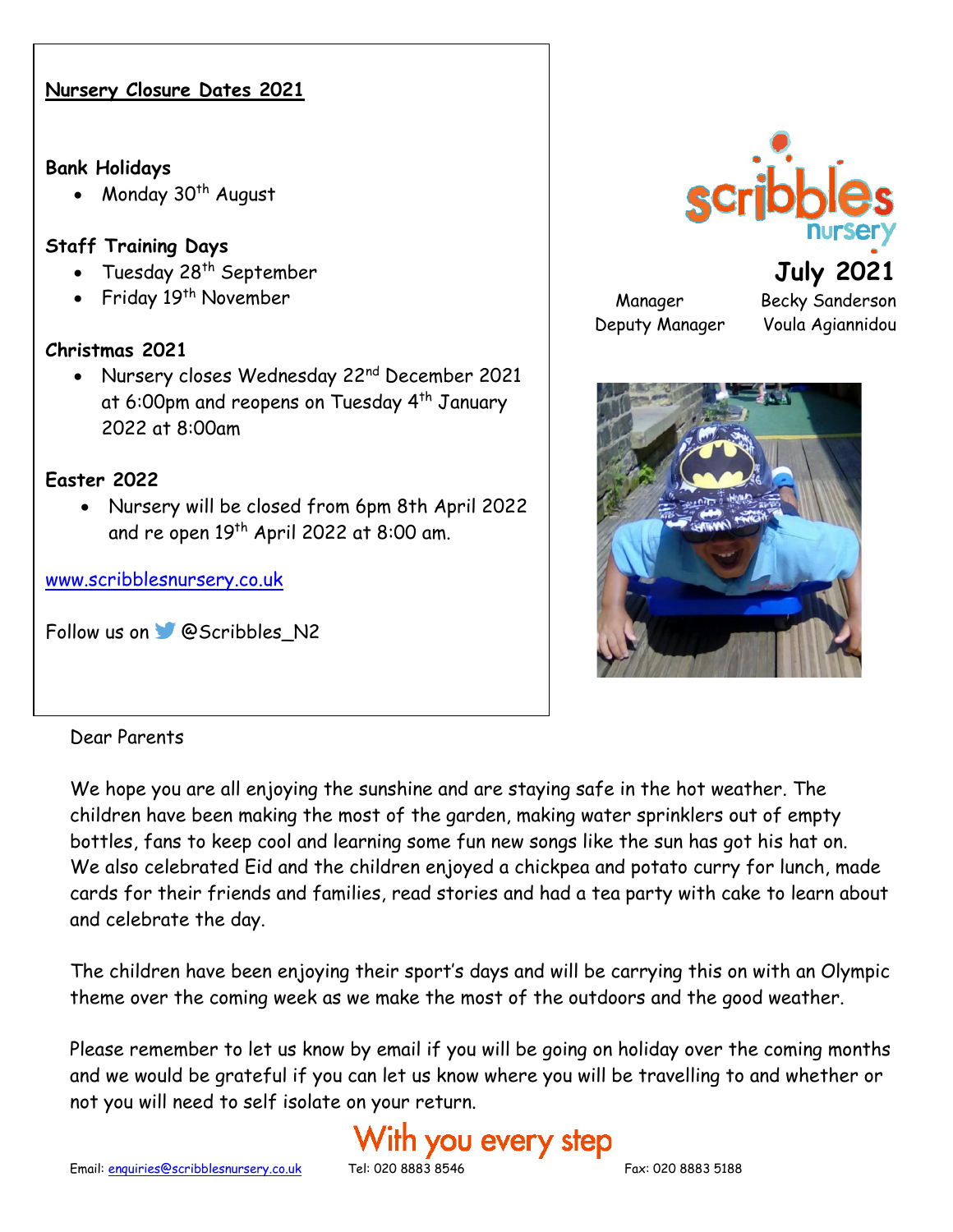# **Staff**

We are pleased to welcome Ayesha to Aardvarks team. Ayesha is doing her Level 3 Childcare apprenticeship with us. Sadly Ejona is leaving us this week as she has decided that the apprenticeship is not for her and she will be pursuing a career in administration. We want to thank Ejona for all her hard work since she joined us in January. She has learned a lot in her short time with us and made a valuable contribution to the Aardvarks team. The staff and children will all miss her and we wish her good luck with her change of career.

Sadly Carmela will also be leaving Scribbles at the end of August. Carmela has been offered a position at a school in performance and puppet making and this is a great opportunity for her to use her Degree In Creative Arts And Puppet Making. She has been a key member of staff over the past year and we wish her well and will all miss her.

We are please to inform you that Jade will be rejoining our team from August. Jade is an experienced Level 3 practitioner and was previously a Room Leader in Koalas before she left to have her son. She will now be working with us covering for staff holidays and absences and we are very pleased to welcome her back.

We are also happy to welcome back Melissa who will be taking on the Third in Charge role from 2 August. Melissa is an experienced level 3 practitioner and has experience as a Room Leader and Deputy Manager. She has had training as a Special Needs Co-ordinator and Designated Safeguarding Lead and has a current Paediatric First Aid Certificate. Melissa was a key member of our team last year post lockdown, helping to settle children back into the nursery and we are delighted that she will be rejoining our team. She will also play a key role in helping Voula coach our level 3 apprentices.

Finally we are pleased to welcome Magdalena to our team from September. Magdelena is Level 2 qualified and currently undertaking her Level 3. She has experience of working in children's centres and will be working with us 3 days per week while she completes her studies.

# **Staff Training**

Kasia, Anna and Sandy who are all Level 2 qualified have now all started their Level 3 qualification and Nneka and Ayesha, our apprentices, are also completing this training. We are sure they will all do well and we will be supporting them to achieve this.

Voula, Carmela and Nneka have all recently completed/updated their Paediatric First Aid training and Voula has also completed training as a Designated Safeguarding Lead so she can deputise for Becky for all child protection and safeguarding issues in her absence.

# ith you every step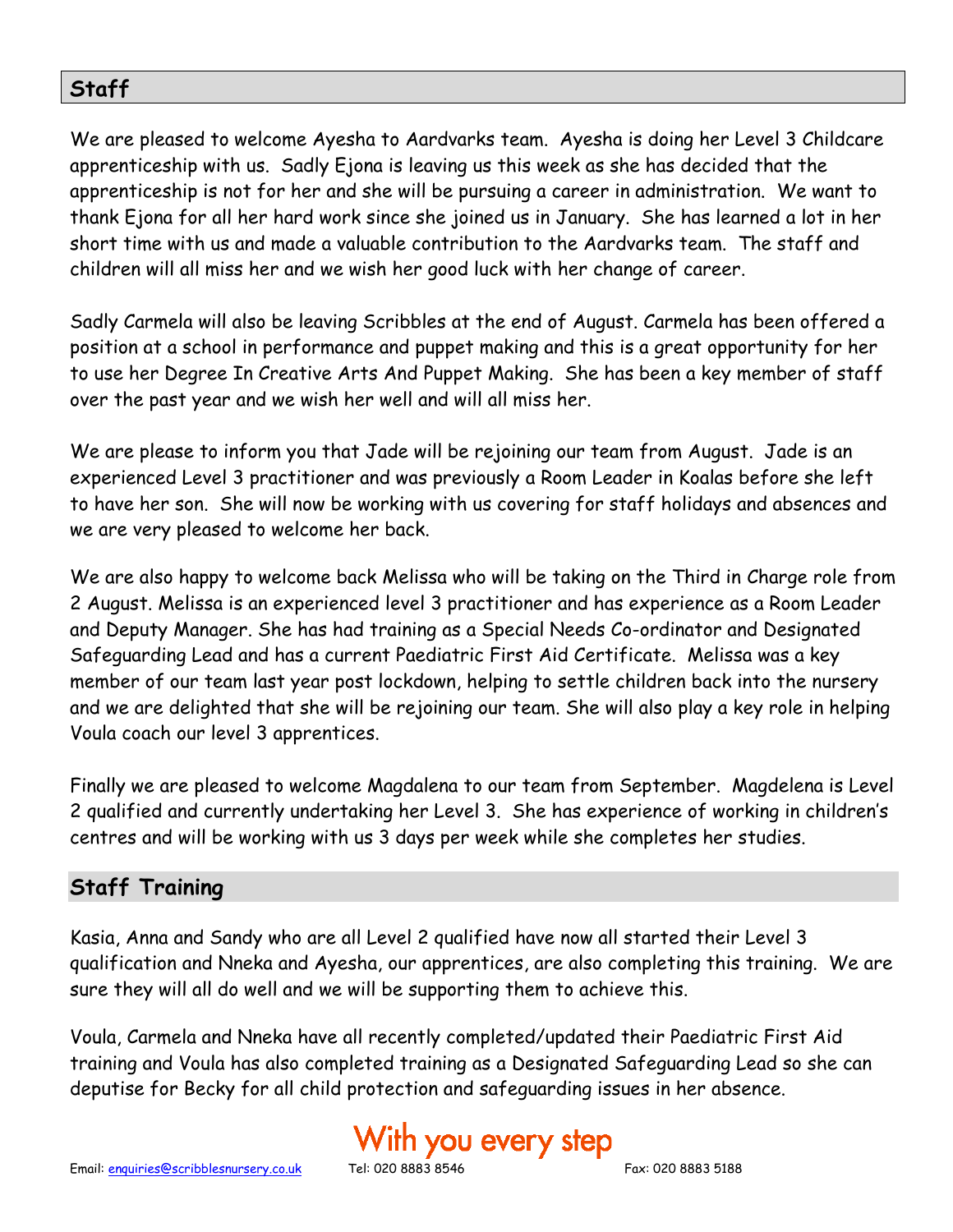# **Aardvarks Leavers Party**

Over the next few months we will be saying goodbye to a number of our children who will be transitioning to School in September. Aardvarks staff have been busy preparing them for the transition and the week of the 26<sup>th</sup> July will be embarking on a magical mythical forest theme graduation week with a certificates ceremony, activities and many photo opportunities to create an everlasting memory of such a beautiful class. Children are encouraged to dress up and let their imagination go wild.

# **COVID Safety Update**

As you know, the Prime Minister announced that Step 4 of the roadmap would go ahead on 19 July. While we are keen to allow parents back in the setting the main thing that affects whether the nursery manages to stay open is the rules around self isolation. As this is not due to change until August we have decided to maintain our current COVID policies until then. As case numbers rise rapidly and increasing numbers of nurseries are closing at the moment due to staff shortages caused by staff having to isolate, we want to ensure that we have the best possible chance of staying open for all our families. This will also allow time for most of our staff to be double vaccinated. This has been an enormously challenging time for everyone and we would like to take the opportunity to thank you for everything you have done and your continued support.

# **COVID Test and Trace Changes**

One of the key changes that will take place from 19 July is that education and childcare settings will no longer be asked to conduct routine contact tracing. As with positive cases in any other setting, NHS Test and Trace will work with either the positive case – or in the case of children – the parents, carers or guardian of the positive case to identify close contacts.

NHS Test and Trace already manages the contact tracing process for the rest of society – including children who have recorded a positive PCR test – and has expertise in supporting people to identify close contacts.

This notice from the DfE sets out in more detail below how that process will work and what you need to do if your child tests positive for COVID-19.

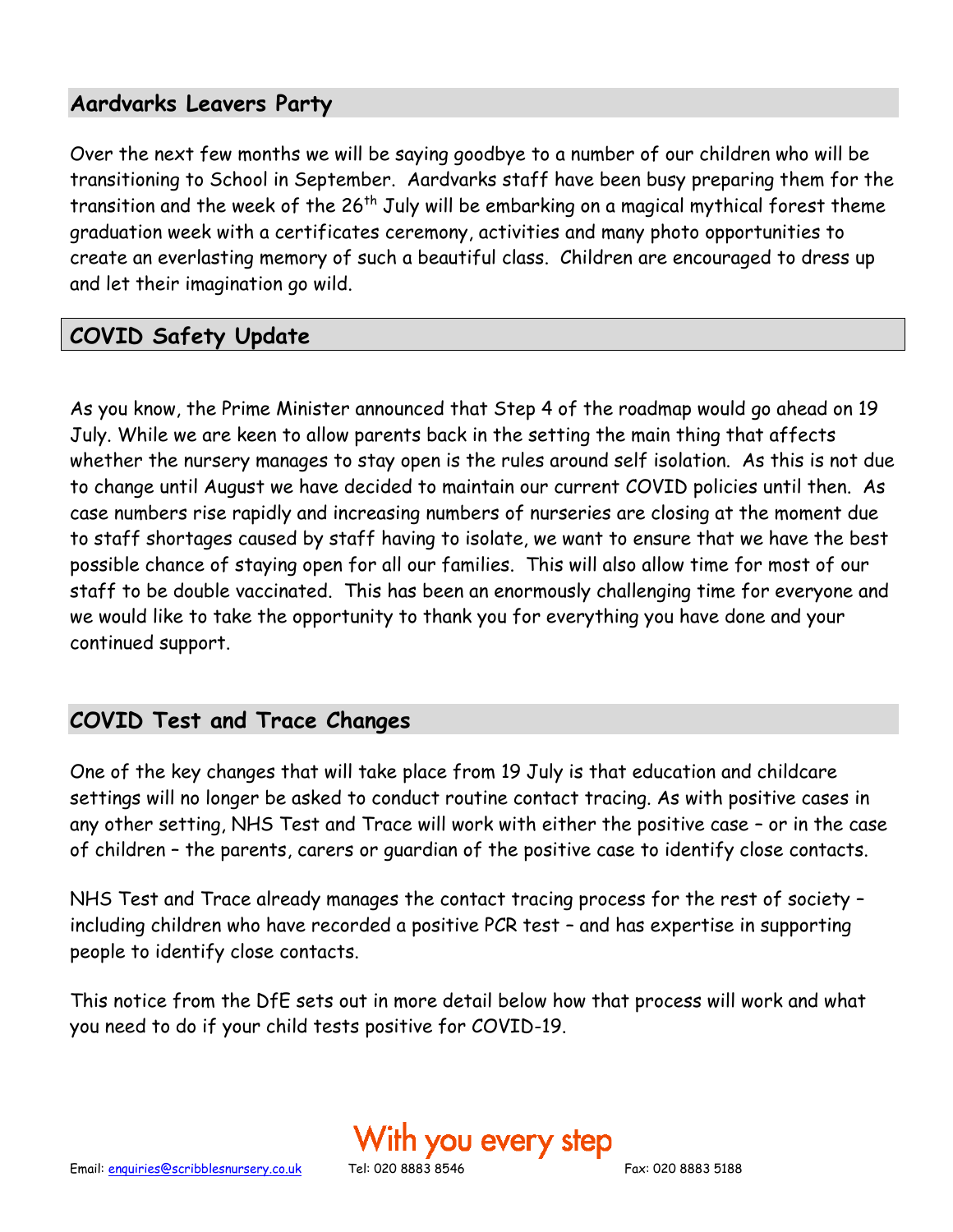#### **Self-isolating and taking a test**

- 1. If your child has symptoms, they and other members of the household should selfisolate – and you should inform their education or childcare setting. You should immediately order a PCR test for them. If the PCR result is negative, they and other members of their household can stop self-isolating (unless instructed to self-isolate for other reasons). If the PCR result is positive, they, other members of their household and any close contacts identified by NHS Track and Trace must self-isolate until 10 days after the onset of symptoms.
- 2. If your child has a positive result from a lateral flow device (LFD) test, they and other members of the household should self-isolate – and you should inform their education or childcare setting. You should immediately order a confirmatory PCR test. If the confirmatory test is taken within two days and the result is negative, they and other members of their household can stop self-isolating (unless instructed to self-isolate for other reasons). If the confirmatory PCR test is positive (or is taken more than two days after the LFD), other members of their household and any close contacts identified by NHS Track and Trace must self-isolate until 10 days after the LFD test.
- 3. PCR tests can be booked online through the [NHS Test & Trace website](https://www.nhs.uk/conditions/coronavirus-covid-19/testing/) or by calling 119.
- 4. PCR test results will be recorded with NHS Test and Trace automatically, but you should also communicate the result to the education or childcare setting during term time or summer provision.

#### **Contact tracing**

- 5. If your child gets a positive PCR test result, NHS Test and Trace will contact you, using the details you registered when ordering the PCR test. You and/or your child will be asked a series of specific questions designed to identify who your child has been in close contact with. Being in an education or childcare setting with someone who has tested positive for COVID-19 will not necessarily mean a person is identified as a close contact.
- 6. You will be asked to provide the contact details, if you know them, of any of the individuals – or their parents or guardians – who have been identified as close contacts. NHS Test and Trace will then get in touch with these close contacts and provide appropriate instructions or advice (see below).

# **Self-isolation and/or testing of close contacts**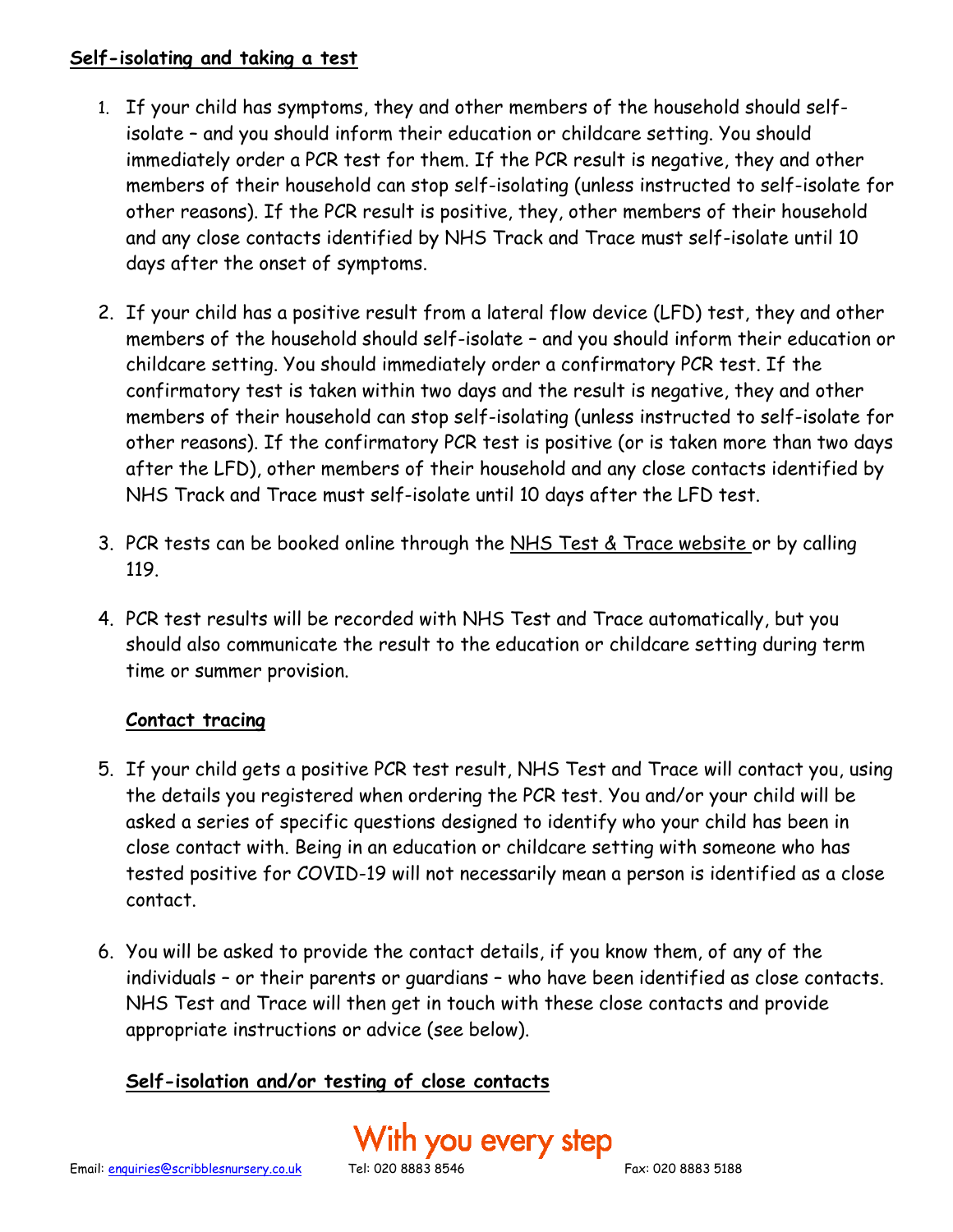- 7. At present, anyone identified as a close contact is legally required to self-isolate and must not attend their education or childcare setting (the only exception is if they are participating in a daily contact testing trial). Anyone identified as a non-household close contact by NHS Track and Trace must self-isolate until 10 days after the date of their most recent contact with that person. If they live in the same household, they must self-isolate until 10 days after the date of that person developing symptoms (see point 1 above) or, if that person was asymptomatic, the date of their test (see point 2 above). NHS Test and Trace will notify you of the day on which the self-isolation period ends.
- 8. Close contacts are also advised to take a PCR test. If the test result is negative, they must still complete the full self-isolation period, as the test will not detect all positive cases. If the result is positive, they will need to self-isolate for a further 10 days – and NHS Test and Trace will contact them to identify any close contacts.
- 9. **From 16 August,** if the close contact is under 18, they will not have to self-isolate (in line with the policy for fully vaccinated adults) but will be asked to take an PCR test immediately, other than for very young children identified as non-household contacts, and they will not need to self-isolate while awaiting the results of the test. If the PCR test is positive, they will be required to self-isolate for 10 days from the date of the test. NHS Test and Trace will then get in touch to identify close contacts (see points 5 and 6 above). Further guidance on these changes to self-isolation will be provided shortly.

# **School Places and School Nursery Drop Offs**

With the easing of restrictions and the updated guidance from the DfE which removes the requirement for children to attend as few settings as possible, we will be reinstating this service for Aardvarks children from 1 Sept 21. Please note you can use this service with both 15 and 30 hour entitlements however you will require a morning place at the school nursery so please request this from the school when securing your space.

#### **N2 Mum's Speak**

The next event will take place on Saturday 4th September 2021 Barnwood Community Forest Garden, N2. To book your free place contact [n2mumsspeak@gmail.com.](mailto:n2mumsspeak@gmail.com) More information is also available on the instagram page:<https://www.instagram.com/n2mumsspeak/>

#### **Early Years Alliance Parent Survey**